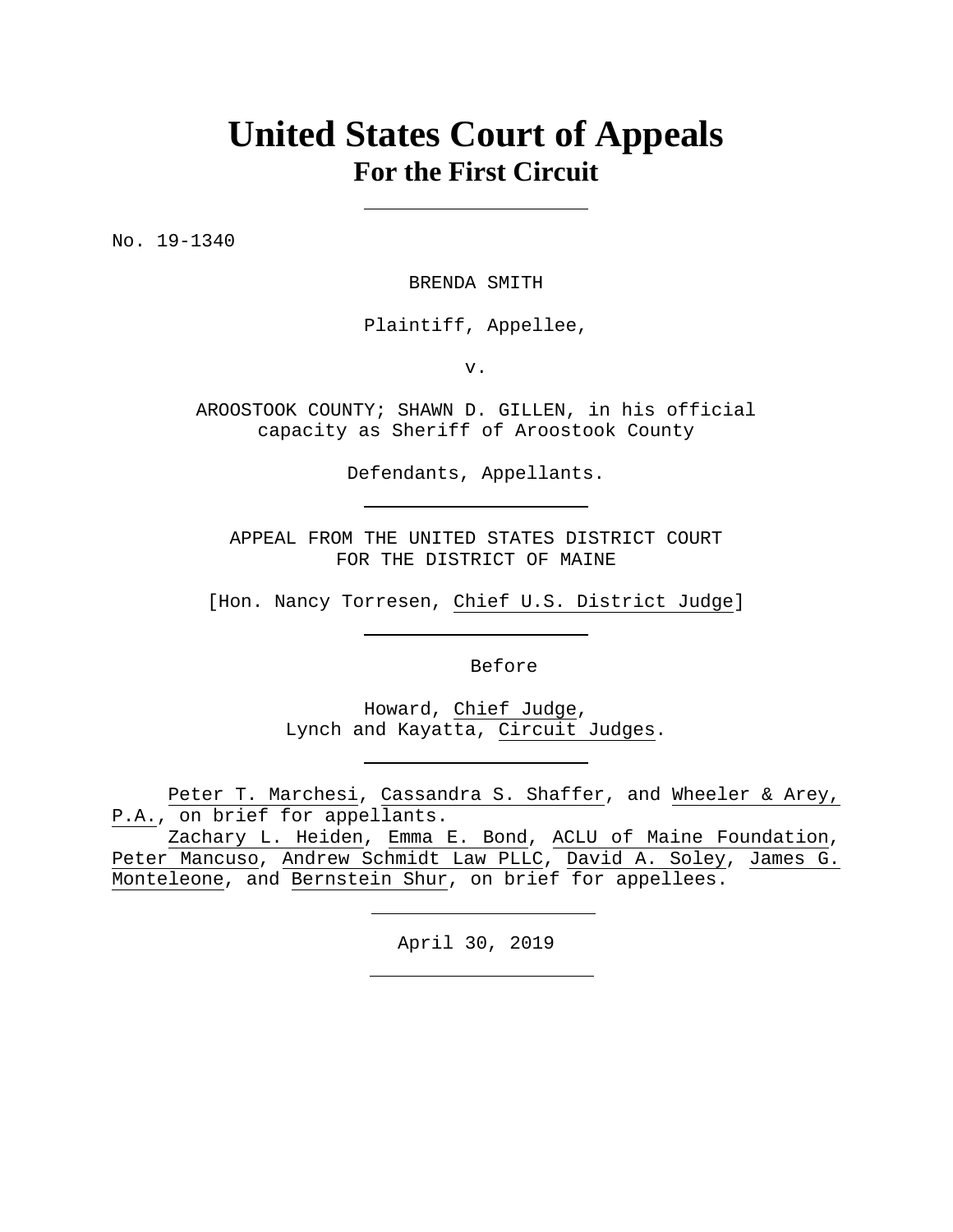**Per curiam.** In considering the defendants' appeal of a preliminary injunction entered by the district court, we will set aside the ruling only if the court clearly erred in assessing the facts, misapprehended the applicable legal principles, or otherwise is shown to have abused its discretion. See Wine and Spirits Retailers, Inc. v. Rhode Island, 418 F.3d 36, 46 (1st Cir. 2005).

Brenda Smith receives a twice daily dose of buprenorphine prescribed by her doctor as treatment for what her doctor classifies as an opioid use disorder. Smith is due to be incarcerated for forty days at the Aroostook County Jail. Jail officials informed her counsel that she would not receive her medication while incarcerated. Her physician opines without serious contradiction that prior efforts to take Smith off her medication have not been successful and that her medication is necessary to her continued health; he and other witnesses opine that, given her medical history, forced and immediate withdrawal from buprenorphine will cause her painful symptoms and increase her risk of relapse, overdose, and death. She therefore brought this suit seeking, among other things, injunctive relief compelling the defendants to provide her medication while she is incarcerated. Defendants replied, in part, that whether she receives the medication will depend on a case-by-case medical assessment. Defendants, though, do not actually plan to obtain such an assessment from a

 $-2 -$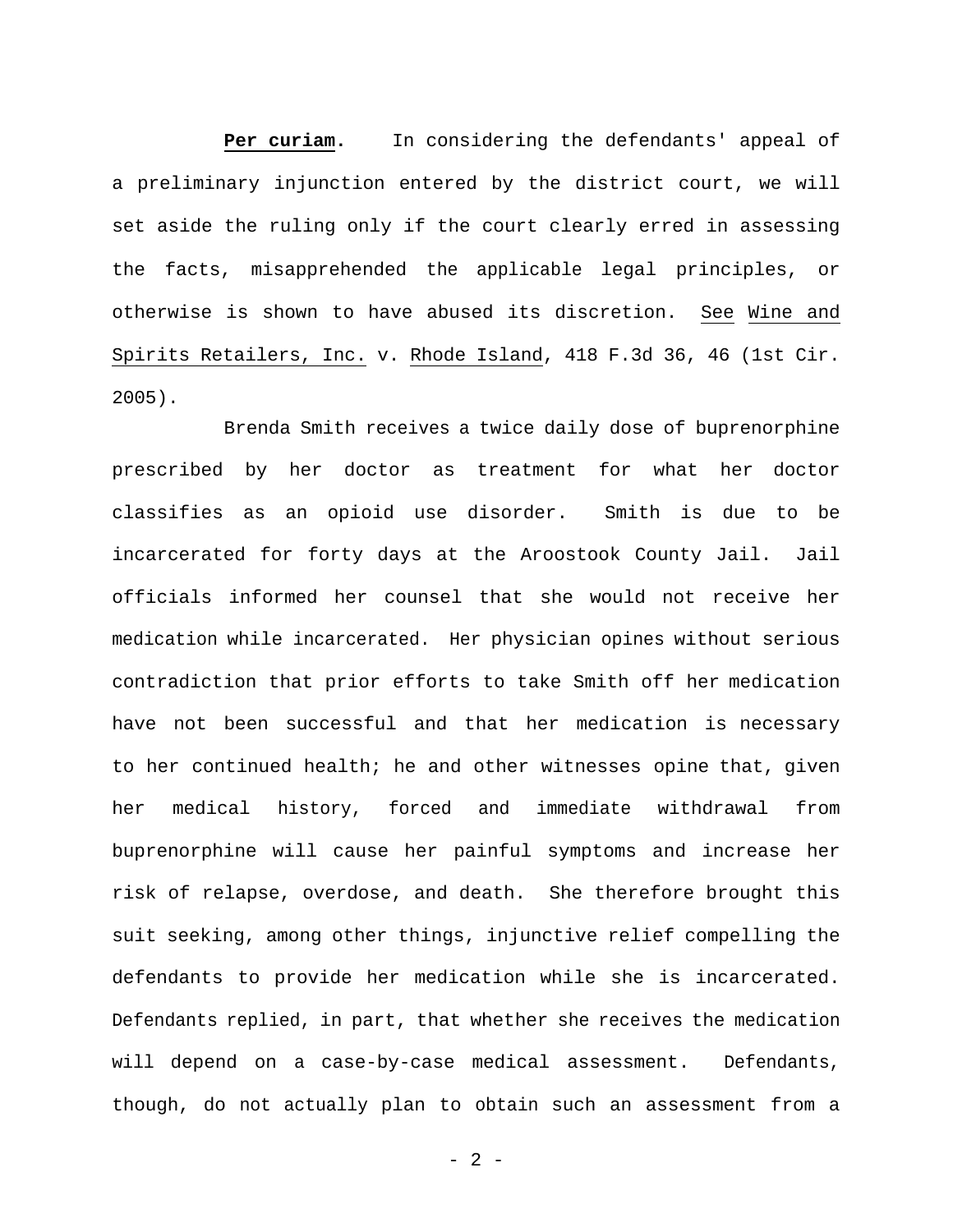qualified doctor prior to incarcerating Smith.

On this preliminary record, the district court considered the likelihood of Smith prevailing on a claim for discrimination under Title II of the Americans with Disabilities Act, 42 U.S.C. § 12132; the potential for irreparable harm; t h e balance of harms; and the public interest. Noting that defendants' own submissions tout the variety of reasonable alternatives at their disposal for providing Smith with her medication in a manner that alleviates any security concerns, the district court found a sufficient likelihood of success combined with both a strong balance of harms and a public interest in favor of Smith so as to warrant a preliminary injunction ordering the jail to provide Smith with her medication as prescribed while she is incarcerated.

We previously denied the defendants' request for a stay of the district court's order. Now we address the merits of the defendants' appeal of that order.

Having carefully considered the record and the parties' briefs, we find no abuse of discretion by the district court in its preliminary assessment of the issues that must be balanced in deciding a request for preliminary injunctive relief.

The preliminary injunction is affirmed. The motions of the American Medical Association, American Society for Addiction

- 3 -